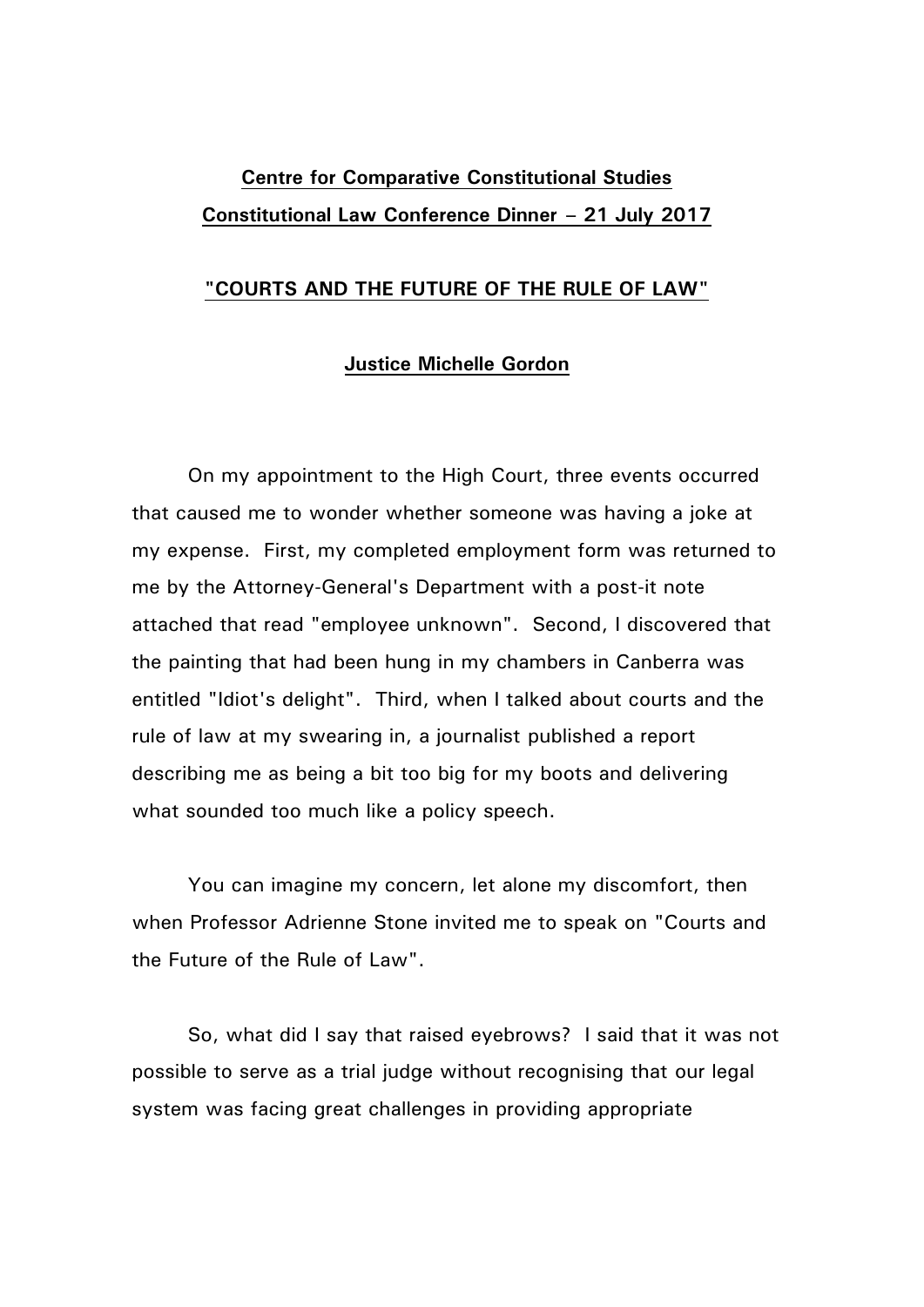mechanisms for the resolution of civil disputes; that people in dispute want certainty; and that they are willing to embrace judicial determination of a dispute by mechanisms and processes never before contemplated. I was so bold as to suggest that trial courts and the Australian legal profession not only faced these challenges, but had a responsibility to meet them. Why? Because unless the challenges were faced and met, the courts risked being sidelined. And if that happened, the development of the rule of law risked being stifled.

Was I too big for my boots? That is for others to judge. But I remain of the view that the challenges faced by the courts and the resulting challenges for the maintenance of the rule of law are real and live.

I accept that there is no single agreed definition of the rule of law. I accept that the rule of law has different components, some more accepted than others. I want to focus on one uncontroversial aspect of it – "that the law should be such that people will be able to be guided by it"**<sup>1</sup>** . And for that to occur, the law must be "accessible and so far as possible intelligible, clear and predictable" **2**

**<sup>1</sup>** Raz, *The Authority of Law: Essays on Law and Morality*, (1979) at 213.

**<sup>2</sup>** Lord Bingham, "The Rule of Law", speech delivered as the Centre for Public Law's Sixth Sir David Williams Lecture, 16 November 2006 at 6.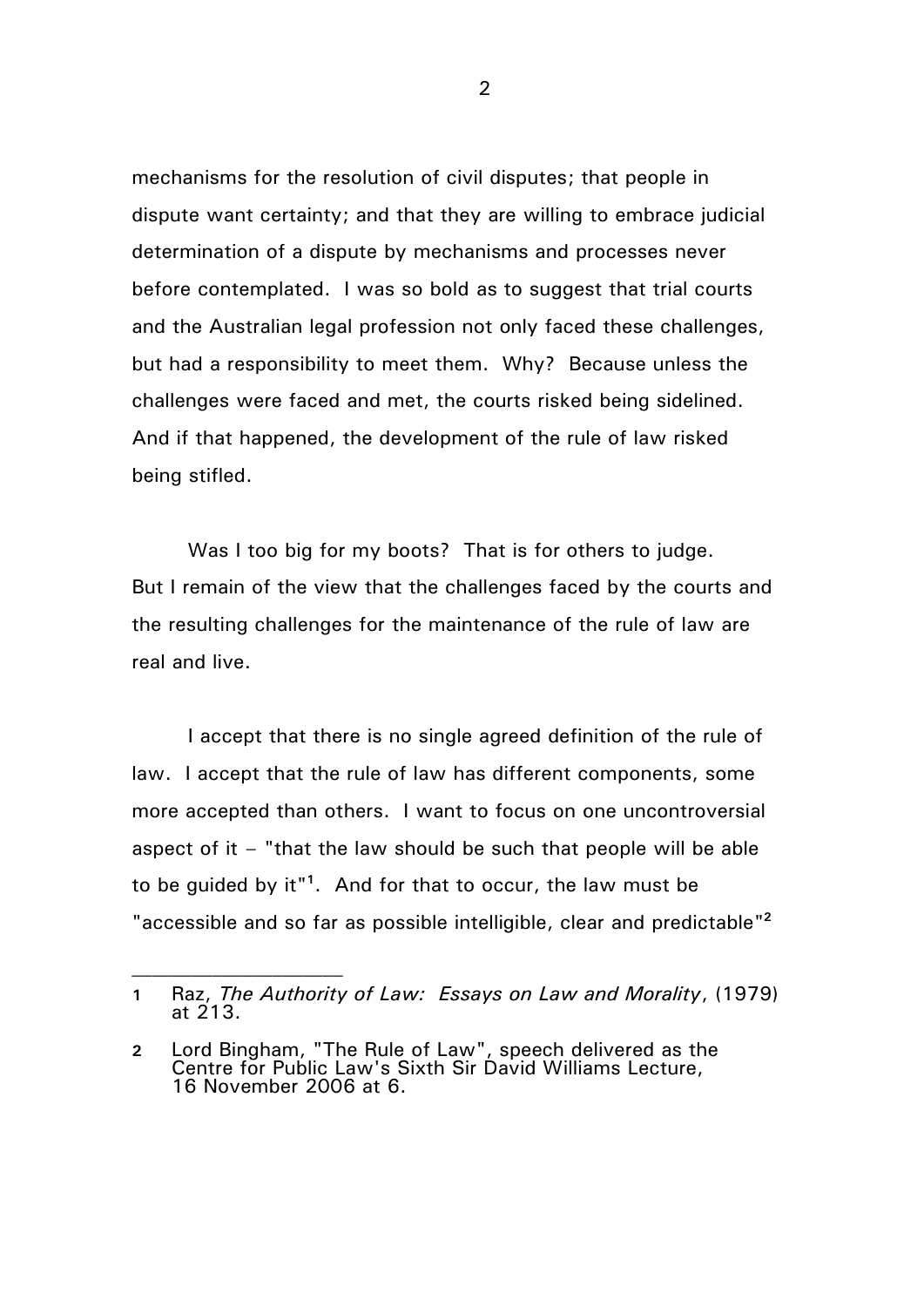and there must be means for resolving legal disputes without prohibitive cost or inordinate delay**<sup>3</sup>** . And I want to focus on just one source**<sup>4</sup>** of challenge to that aspect of the rule of law – disruptive technology.

We cannot brush away the challenges posed by technology as something to deal with at some unspecified time in the future, when technology and its use have become sufficiently ingrained in our legal system and legal practices. That point has already been reached. At a recent public event in the United States, Chief Justice John Roberts was asked: "Can you foresee a day when smart machines, driven with artificial intelligences, will assist with courtroom fact-finding or, more controversially even, judicial decision-making?" His reply was: "It's a day that's here and it's putting a significant strain on how the judiciary goes about doing things"**<sup>5</sup>** .

For my part, the question, and therefore the answer, were incomplete.

**<sup>3</sup>** See Lord Bingham, "The Rule of Law", delivered as the Centre for Public Law's Sixth Sir David Williams Lecture, 16 November 2006 at 20.

**<sup>4</sup>** See Susskind and Susskind, *The Future of the Professions*, (2015) at 33-37.

**<sup>5</sup>** Liptak, "Sent to Prison by a Software Program's Secret Algorithms", *The New York Times*, 1 May 2017.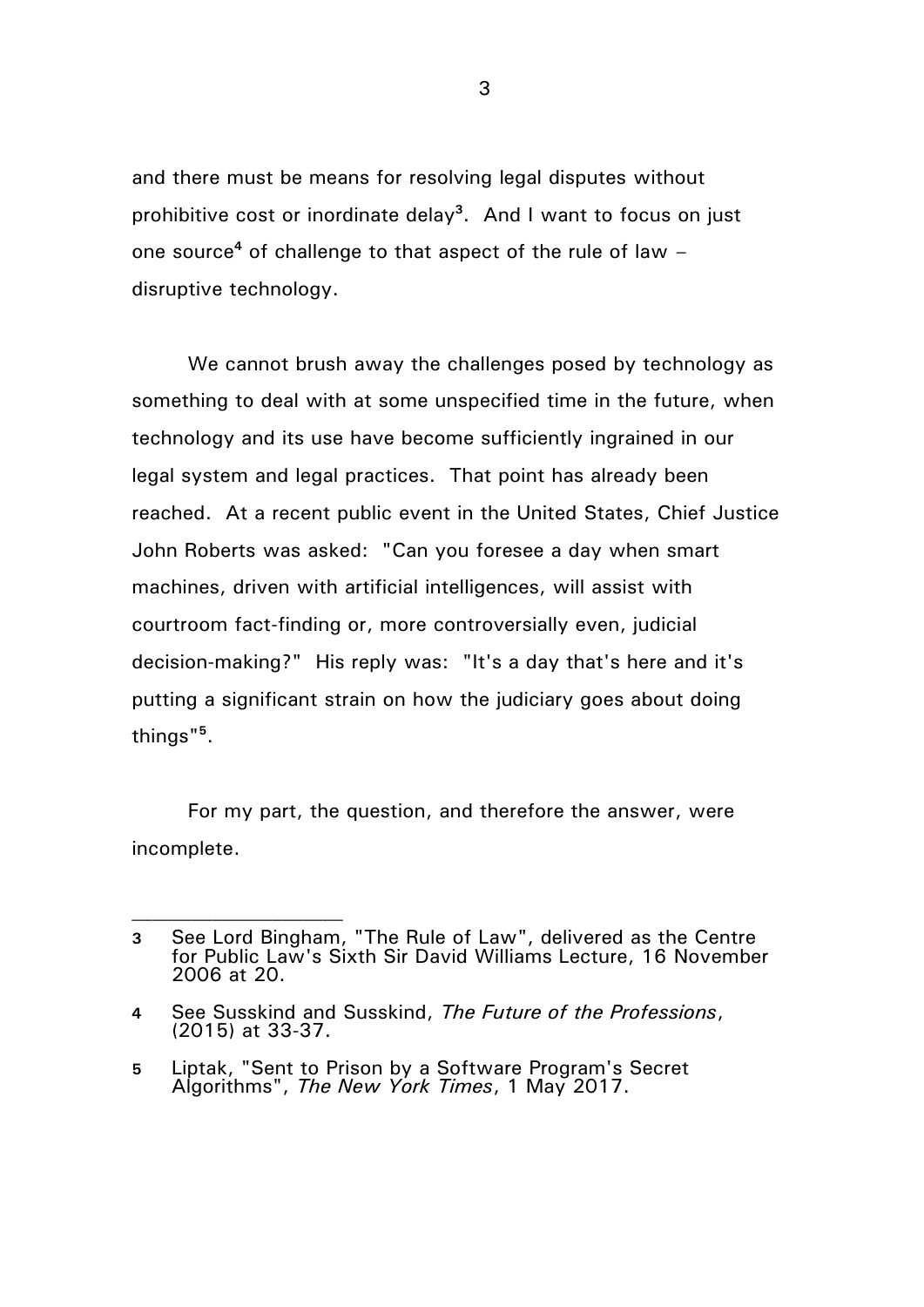Like all issues, the first, and often the most critical, step is to ask the right question. Ask the right question and there is some hope that you will come up with a relevant answer to at least some of the question. Ask the wrong question and you are condemned to debating either irrelevant matters or matters where you cannot draw the necessary connection between the problem and any solution.

So, what might have been the right question? In order to identify it, it is useful to consider some current – and I emphasise current – examples of the ways in which technology is being used in aid of, and simultaneously impacting on, the rule of law.

The first is the increasing prevalence of "online dispute resolution" platforms or "ODR". ODR is what it says it is – dispute resolution, outside the courts, using online platforms**<sup>6</sup>** . The eBay ODR process is a simple example – each year, it resolves 60 million disagreements concerning such things as non-payment by buyers or complaints by buyers that items delivered did not match the description**<sup>7</sup>** .

**<sup>6</sup>** Legg, "The Future of Dispute Resolution: Online ADR and Online Courts", (2016) 27 *Australasian Dispute Resolution Journal* 227 at 227 citing Hörnle, "Online Dispute Resolution in the EU and Beyond – Keepings Costs Low or Standards High?" in Hodges and Stadler (eds), *Resolving Mass Disputes: ADR and Settlement of Mass Claims*, (2013) 293 at 294.

**<sup>7</sup>** See Civil Justice Council, *Online Dispute Resolution for Low Value Civil Claims*, (2015) at 11 [4.2].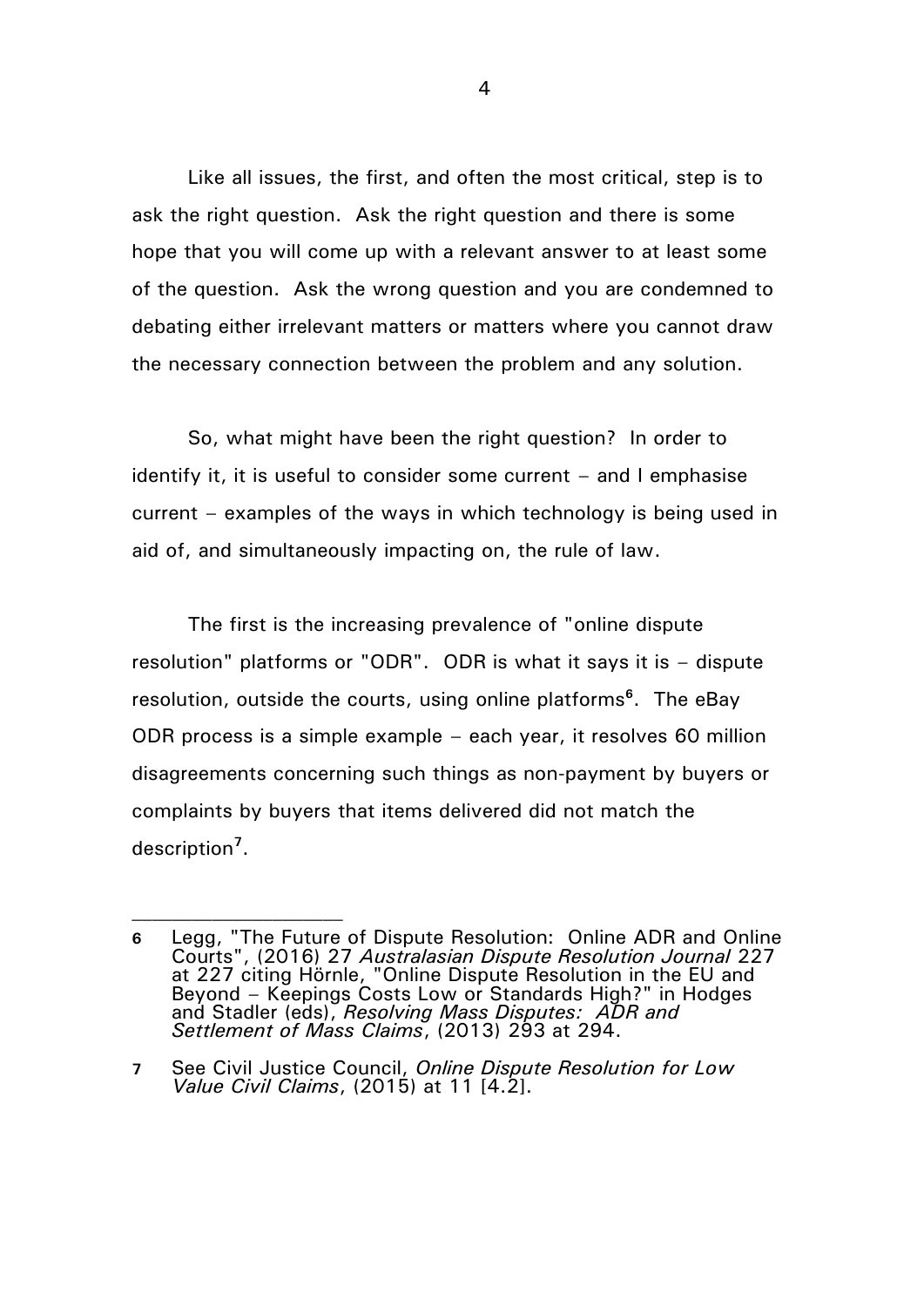And the platforms are becoming increasingly sophisticated. The Civil Resolution Tribunal (or CRT) in British Columbia, Canada, is a leading example. It employs a question and answer system – the "Solution Explorer" – at a preliminary stage to assist in resolving strata disputes between owners, tenants, occupants and strata corporations or small claims such as insurance and personal injury claims of amounts up to \$5,000, by consent, before a claim is commenced**<sup>8</sup>** . Commencing a dispute involves filling in an online application form, which is followed by the "case management phase"**<sup>9</sup>** . That phase involves an attempt to resolve the dispute with the assistance of a facilitator. If that phase fails to resolve the dispute, the dispute may proceed to the "tribunal hearing phase"**<sup>10</sup>** . The tribunal "hearing", including the reception of evidence, may take place entirely over the telephone, videoconferencing or email**<sup>11</sup>** . And to facilitate the whole regime, each phase of the online platform can be accessed at any time of the day or night from a computer or mobile device**<sup>12</sup>** . But Canada is not alone.

- **10** s 17(1)(b) of the CRT Act.
- **11** s 39(1) and 42(3) of the CRT Act.

**<sup>8</sup>** See <https://civilresolutionbc.ca/how-the-crt-works/gettingstarted/>.

**<sup>9</sup>** s 17(1)(a) of the *Civil Resolution Tribunal Act* 2012 (BC) ("the CRT Act").

<sup>12</sup> See <https://civilresolutionbc.ca/crt-accepting-small-claims-june-1-2017-830/>.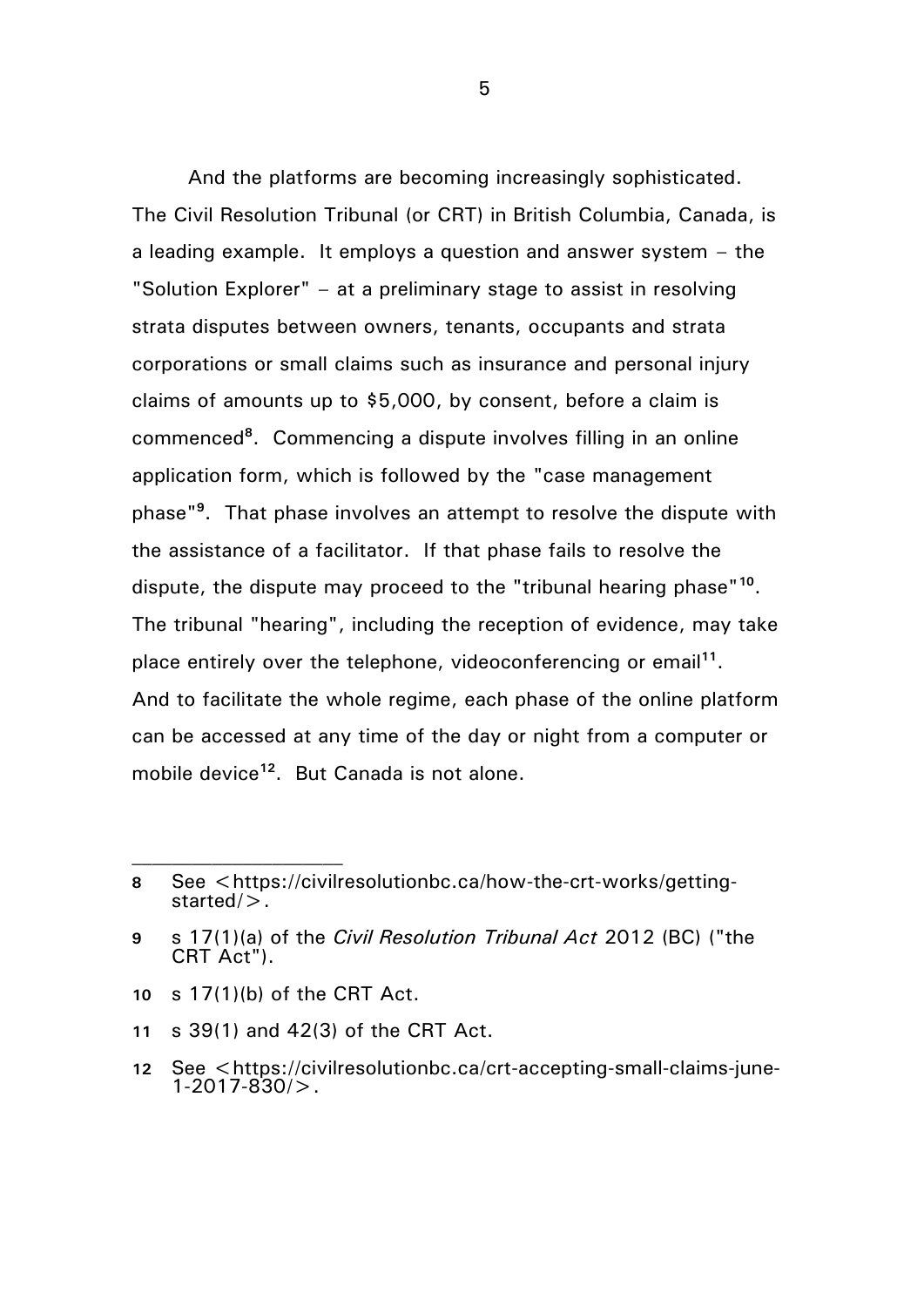In the United Kingdom, Lord Justice Briggs recently recommended the creation of an Online Court for smaller claims, again involving an initial online interactive process**<sup>13</sup>**, which creates a document that is effectively a simplified pleading. One of the drivers for that recommendation was his Lordship's view that the existing court system is not adequately providing "access to justice for ordinary individuals and small businesses due to the combination of the excessive costs expenditure[,] … [the] costs risk of civil litigation about moderate sums, and the lawyerish culture and procedure of the civil courts, which makes litigation without lawyers impracticable"**<sup>14</sup>** . The idea appears to be gaining traction. Earlier this month, the UK Government, the judiciary and non-government organisations held a competitive "hackathon" at which teams of lawyers, programmers and designers were invited to come up with tools that would support the work of online courts**<sup>15</sup>** .

Closer to home, the Consumer Action Law Centre in Victoria has a website – "DemandARefund.com" – that helps people to seek refunds for "junk" add-on insurance. It uses a system of checked boxes, reflecting identified criteria developed in accordance with

**<sup>13</sup>** See Legg, "The Future of Dispute Resolution: Online ADR and Online Courts", (2016) 27 *Australian Dispute Resolution Journal* 227 at 231-232; Lord Justice Briggs, *Civil Courts Structure Review*: *Final Report*, (2016) at 118-120 [12.15.5]-[12.15.26].

**<sup>14</sup>** Lord Justice Briggs, *Civil Courts Structure Review*: *Final Report*, (2016) at 115 [12.4].

**<sup>15</sup>** See <https://www.onlinecourtshackathon.com>.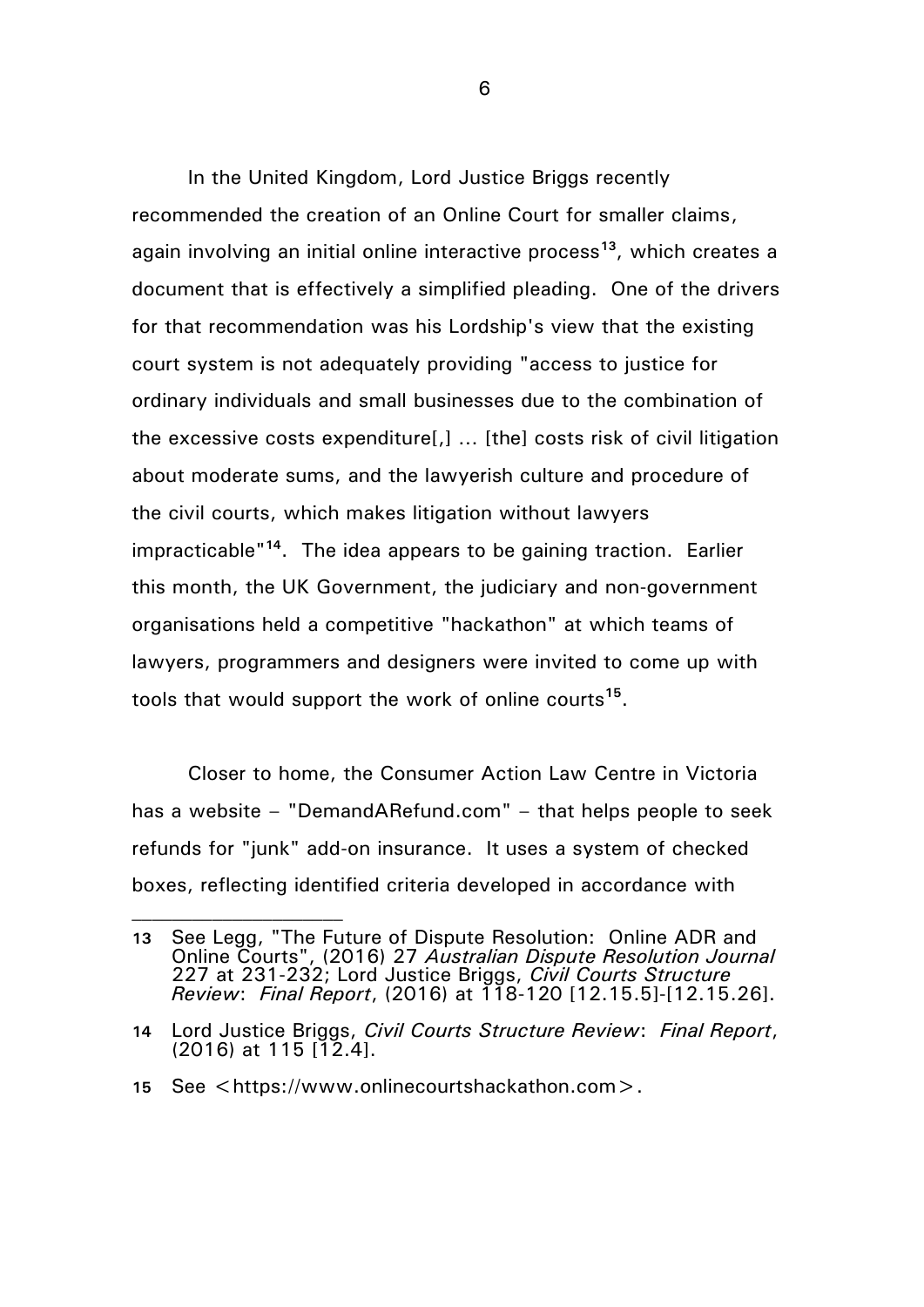existing case law, to assist people to prepare a letter of demand that is sent to the company the subject of the complaint**<sup>16</sup>** and provides the consumer with the option to electronically notify the appropriate regulator of the complaint**<sup>17</sup>** . In 2016, the website helped consumers demand over \$300,000 in refunds**<sup>18</sup>** . The success rate – about 50%. Moreover, in addition to assisting people, the service enables the Centre to identify trends in the type of complaints and the companies that are the subject of them.

But ODR is not the only form of technological impact on the legal system. There is also the emergence of automated decision-making technology. An aspect of it lies at the heart of the case of *State of Wisconsin v Loomis***<sup>19</sup>**, decided by the Supreme Court of Wisconsin in 2016. Eric Loomis was sentenced to seven years in prison. At sentencing, the trial court relied on risk assessment results provided by a proprietary risk assessment instrument, the "Correctional Offender Management Profiling for Alternative Sanctions", or "COMPAS". The risk assessment is based "upon information gathered from the defendant's criminal file and an

**<sup>16</sup>** See <http://demandarefund.consumeraction.org.au/get-yourown-back/how-to-ask-for-a-refund/>.

**<sup>17</sup>** See <http://demandarefund.consumeraction.org.au/get-yourown-back/what-to-do-next/>.

**<sup>18</sup>** See <http://impact1516.consumeraction.org.au/2016/10/19/acentre-for-excellence-in-consumer-advocacy-law-and-policy-2/>.

**<sup>19</sup>** 881 NW 2d 749 (Wis 2016).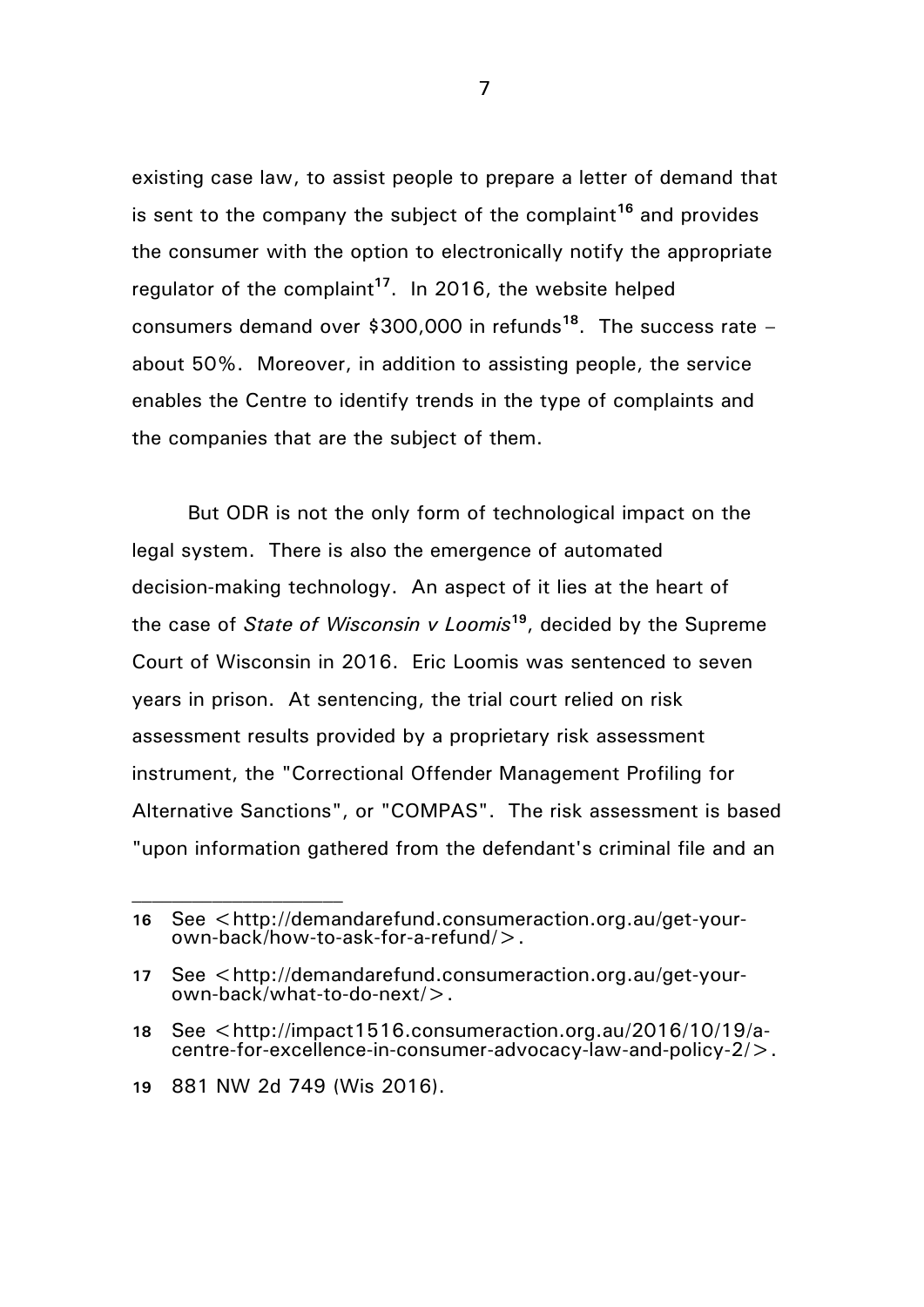interview with the defendant"**<sup>20</sup>**. The risk assessment provides a prediction about the risk that an individual offender will reoffend based on a comparison of information about the individual to a similar data group**<sup>21</sup>**. However, because the developer of COMPAS considers the algorithms to be trade secrets, it does not disclose how the risk scores are determined or how the factors are weighed<sup>22</sup>.

Mr Loomis was identified in the risk assessment as "an individual who is at high risk to the community"**<sup>23</sup>** . But Mr Loomis could not access, analyse or understand, and therefore had no basis to challenge, the accuracy and scientific validity of the risk assessment – the algorithm was and remains secret<sup>24</sup>. Nor did the sentencing judge have access to the algorithm. And, of course, because it is an algorithm, it is not static. It changes as the underlying data group changes. And, logically, it should change each time a person reoffends.

- **20** *Loomis* 881 NW 2d 749 at 754 [13].
- **21** *Loomis* 881 NW 2d 749 at 754 [15].
- **22** *Loomis* 881 NW 2d 749 at 761 [51].
- **23** *Loomis* 881 NW 2d 749 at 755 [19].
- **24** See Butt, "Should Artificial Intelligence play a role in criminal justice?", *The Globe and Mail*, 1 June 2017.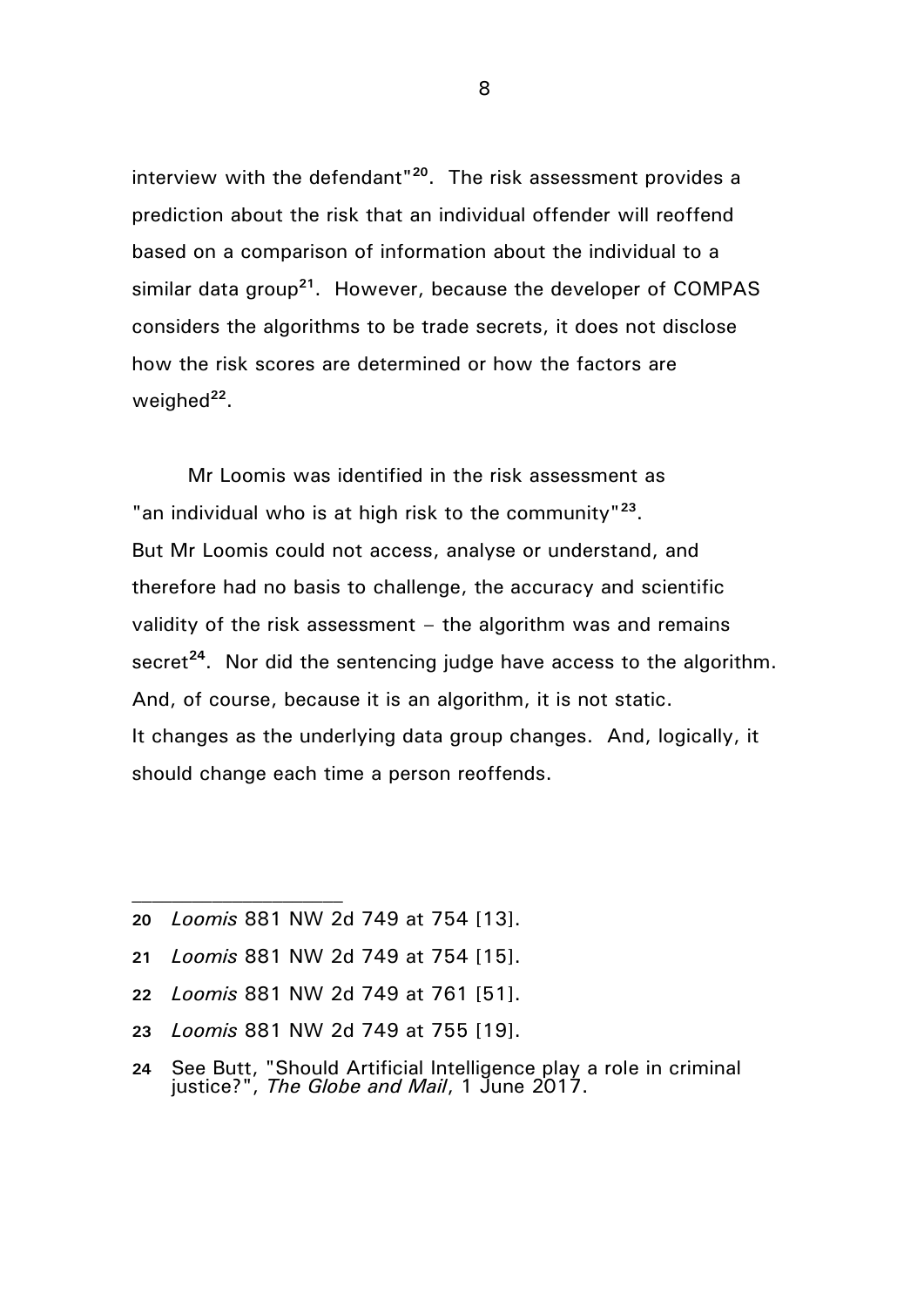In October last year, Mr Loomis filed a petition for a writ of certiorari in the Supreme Court of the United States. In response, the Attorneys for the State of Wisconsin submitted that Mr Loomis' petition should be denied, in part, because "[t]he use of risk assessments by sentencing courts is a novel issue, which needs time for further percolation"**<sup>25</sup>**. They further contended that Mr Loomis was free to question the assessment and explain its possible flaws. How that was to be done was not explained. The United States, as amicus curiae, recognised that the use of actuarial risk assessments by sentencing courts "raises novel constitutional questions" that may merit the Supreme Court's attention in a future case**<sup>26</sup>** – just not this one.

The Supreme Court denied Mr Loomis' petition in June this year**<sup>27</sup>** . However, the use of tools such as COMPAS raises difficult issues that are unlikely to go away. In the Supreme Court of Wisconsin, it was recognised that there are certain benefits of "evidence-based sentencing"**<sup>28</sup>**. But the Court also recognised that it

**<sup>25</sup>** Attorneys for the State of Wisconsin, *Loomis v Wisconsin*, Brief in Opposition at 1.

**<sup>26</sup>** United States, *Loomis v* Wisconsin, Brief as Amicus Curiae at 12.

**<sup>27</sup>** See Supreme Court of the United States, Order List: 582 US, 26 June 2017 at 5 <https://www.supremecourt.gov/orders/courtorders/062617zor  $8759.$ pdf $>$ .

**<sup>28</sup>** *Loomis* 881 NW 2d 749 at 758 [36].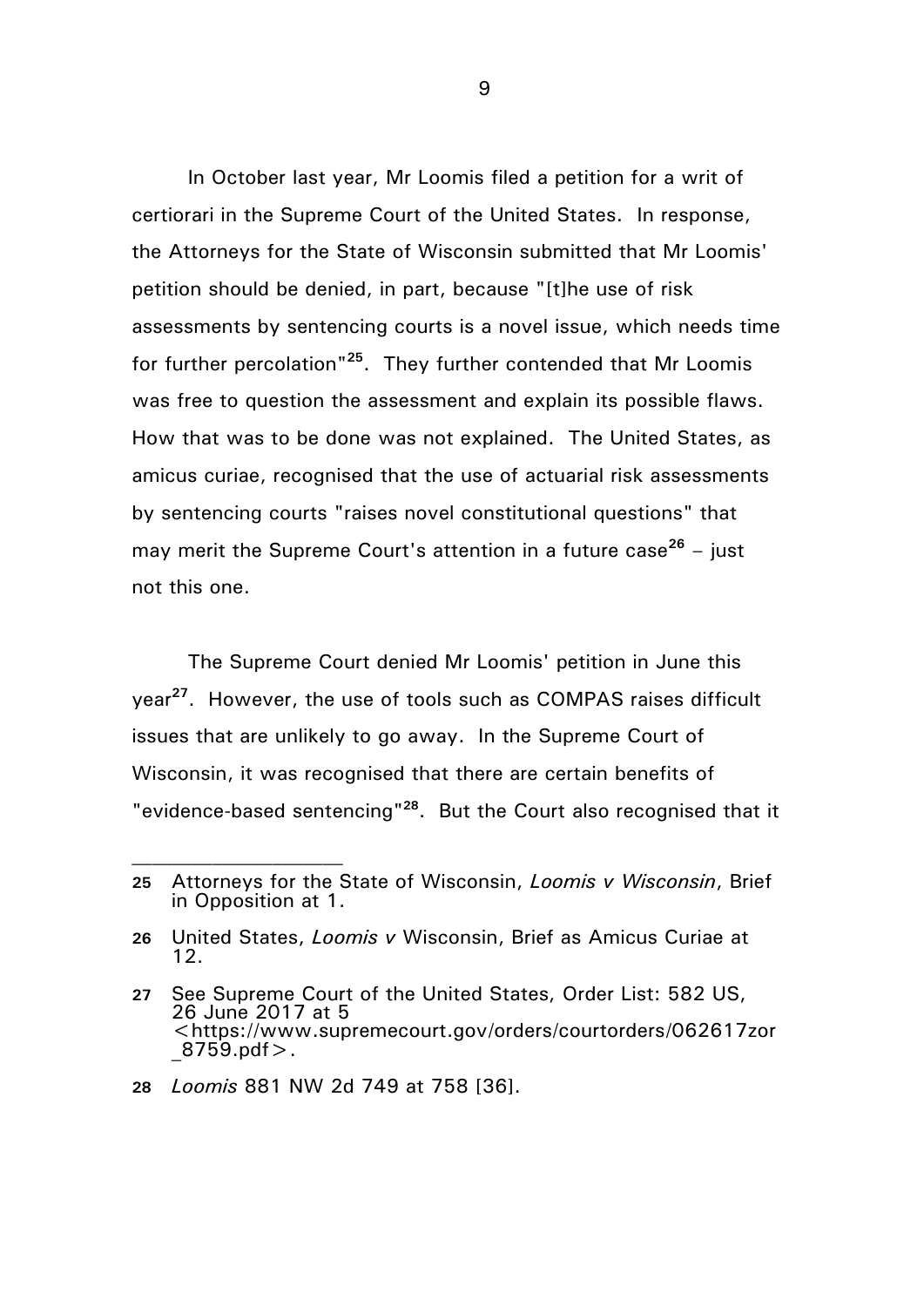was important to circumscribe the use of a COMPAS risk assessment**<sup>29</sup>**. For example, some studies have concluded that "there is little evidence" that COMPAS does what it is supposed to do**<sup>30</sup>**. There are also concerns that COMPAS disproportionately classifies minority offenders as higher risk. One analysis suggested that black defendants were far more likely than white defendants to be incorrectly judged to be at a higher risk of recidivism**<sup>31</sup>** .

Should more "evidence-based" sentencing come at the price of secrecy? Should "evidence-based" sentencing come at the price of secrecy when the justification for that secrecy is the protection of a private company's core business and therefore their profits? Is an answer that governments should develop their own algorithms and provide access to them to judges and the prosecution and defence lawyers? And could (or should) tools like COMPAS be used not as a risk assessment tool but as a tool for avoiding unconscious bias on the grounds of race?

These innovations, and others like them, raise important questions concerning the legality of actions by public bodies, minimum standards of fairness (both procedural and substantive), accountability of government decisions and access to merits and

**31** *Loomis* 881 NW 2d 749 at 763 [63].

**<sup>29</sup>** *Loomis* 881 NW 2d 749 at 757 [35].

**<sup>30</sup>** See *Loomis* 881 NW 2d 749 at 762-763 [59]-[60].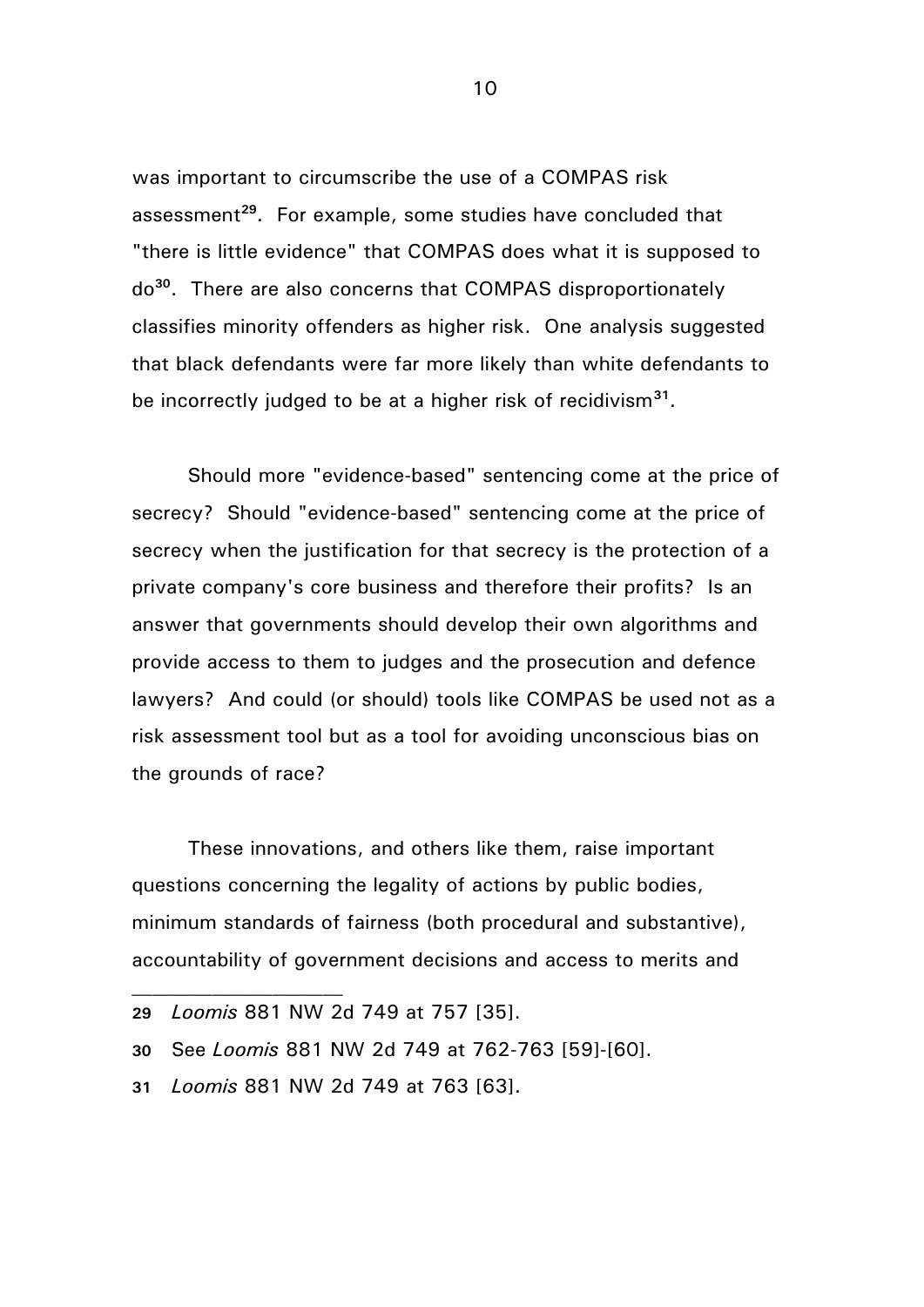judicial review**<sup>32</sup>** . That list is not exhaustive. I doubt that it can be said that any of these technological innovations ensure that all persons and authorities within the state, public or private, are bound by and entitled to the benefit of laws publicly made, taking effect generally in the future and publicly administered by the courts.

And we know that technology is not all bad. Indeed, automated processes and programs are often *able* to be designed in a way that *enhances* aspects of the rule of law. For example, by allowing the public to observe hearings online or on a video display**<sup>33</sup>**; by assisting in the dissemination of information by publishing online information about processes and documents and decisions**<sup>34</sup>**; by addressing the economic problem that many people and organisations simply cannot afford legal services, or at least cannot afford them to the full extent they might need; by providing automated online complaint systems; by recognising that people today access and consume information differently and that those

**<sup>32</sup>** Perry and Smith,"iDecide: The Legal Implications of Automated Decision-making", speech delivered at the Public Law Conference, September 2014. See also Perry, "iDecide: Administrative Decision-making in the Digital World", (2017) 91 *Australian Law Journal* 29 at 31. See generally Nettle, "Technology and the Law", speech delivered at the Bar Association of Queensland Annual Conference, 27 February 2016.

**<sup>33</sup>** Lord Justice Briggs, *Civil Courts Structure Review*: *Interim Report*, (2015) at 45 [4.25].

**<sup>34</sup>** See, eg, Victoria, *Access to Justice Review*, (2016) at 284 [4.3.6].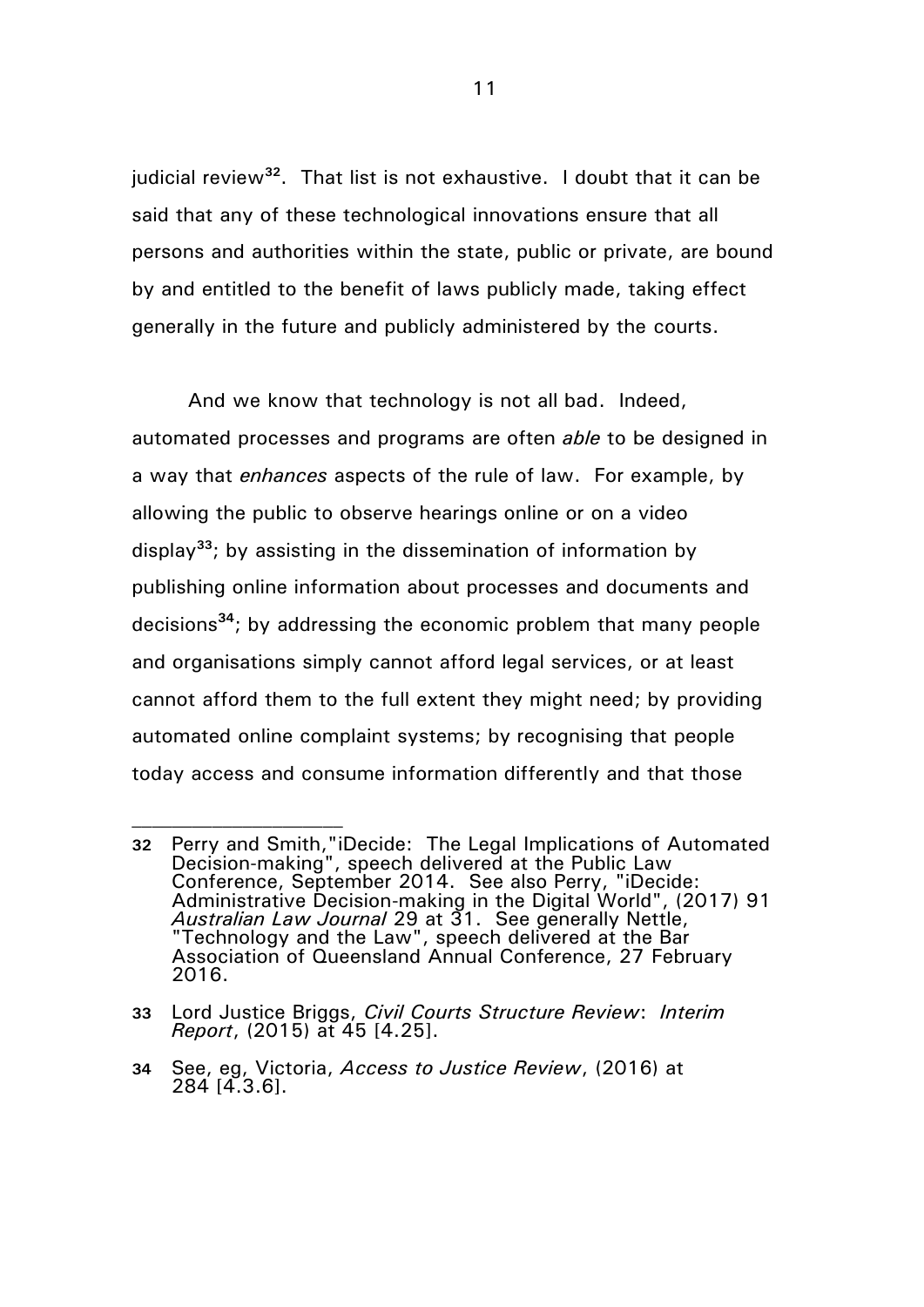channels permit, and can encourage, people to solve or engage with their own legal problems.

So, what might have been the right question to ask about technology and the rule of law? I do not consider that we can participate in, or contribute to, the Australian legal system without understanding how the system developed, how it has worked and how it works today. And I do not consider that we can anticipate changes to the legal system, or contribute to the making of those changes, without also understanding what matters in the existing system, and what does not. Fail in our understanding of any of those matters and we will be a passive responder to changes that will be forced upon us - changes that inevitably will have consequences that fundamentally alter, or at least challenge, our present understanding of the rule of law.

If society demands that the law should be such that people can and will be (and, one should add, are willing to be) guided by it, what does that mean for the form and content of these technological innovations? Does it mean that society needs to rethink what until now have been considered important, if not essential, aspects of the rule of law?

Take transparency. It was and remains an important part of how our existing legal system works. The resolution of disputes in open court is said to be an important part of maintaining public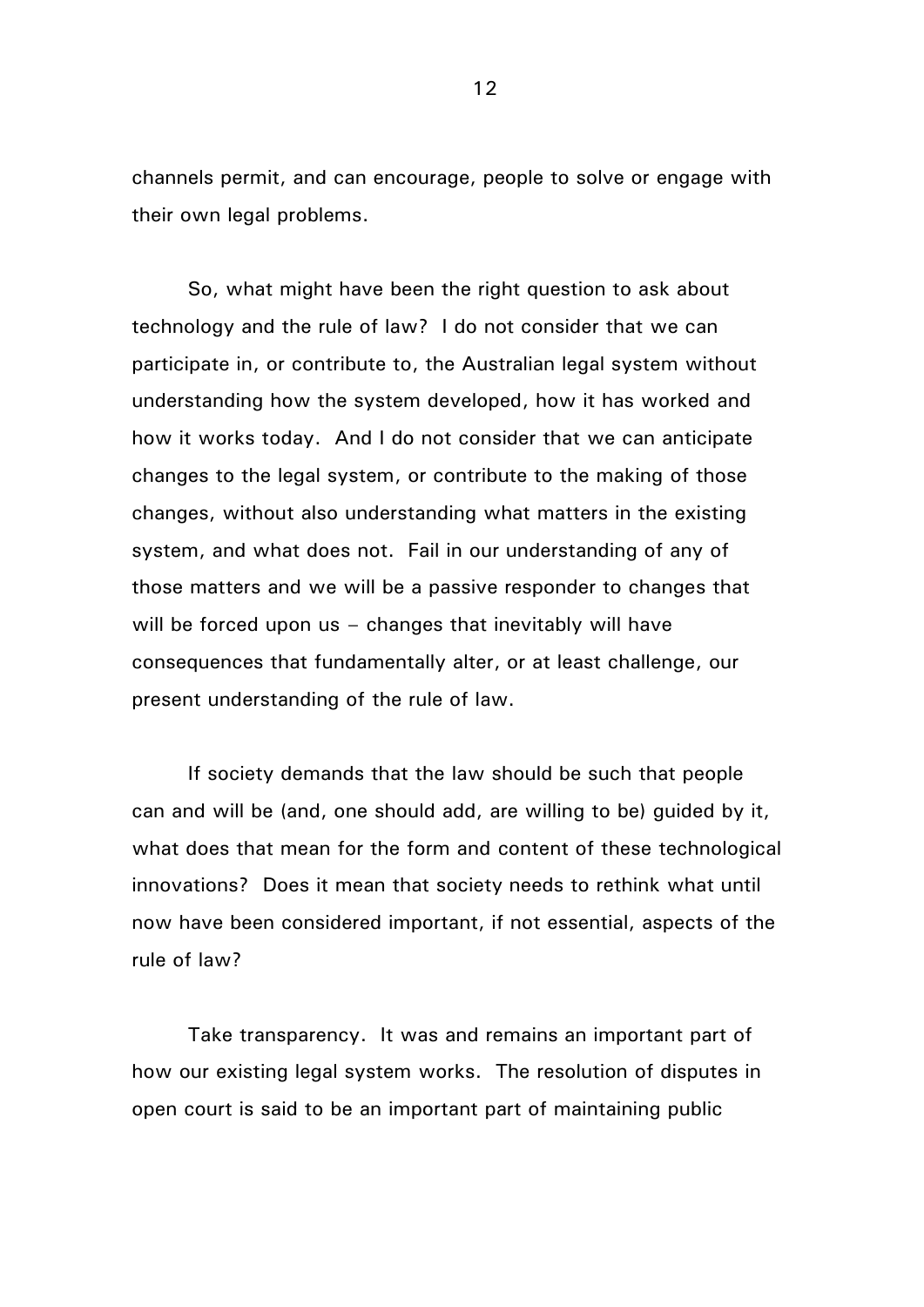confidence in the administration of justice and, consequently, the rule of law. Why? Because we can see how disputes play out, how the parties manage their cases, and on what basis a court makes a decision. And that learning is not limited to the participants in any particular dispute. The learning extends to, and is used by, the whole of society in a myriad of ways. But none of that is possible, for instance, with eBay's ODR process. Indeed, as Mr Loomis' plight demonstrates, technological tools may not only lack transparency but may also rely on a lack of transparency for purposes unconnected with, and potentially in conflict with, the rule of law.

Does that matter? There are aspects of our existing legal system that are not transparent: private judging and arbitration; mediation; non-publication orders; plea bargaining; "secret courts" for national security matters; independent corruption bodies; litigation involving trade secrets – and the list goes on.

So, are there other aspects of our legal system where we are willing to adopt technological change and at the same time abandon one or more aspects of the rule of law in order to reduce cost, minimise delay, increase access to justice or for some other objective? Where is the line to be drawn – by reference to the nature of the claim, the size of the claim, the identity of the complainant, the identity of the respondent, the jurisdiction, the nature of the tribunal, the relief sought, whether the liberty of an individual is at stake, the amount of the cost or time savings, or the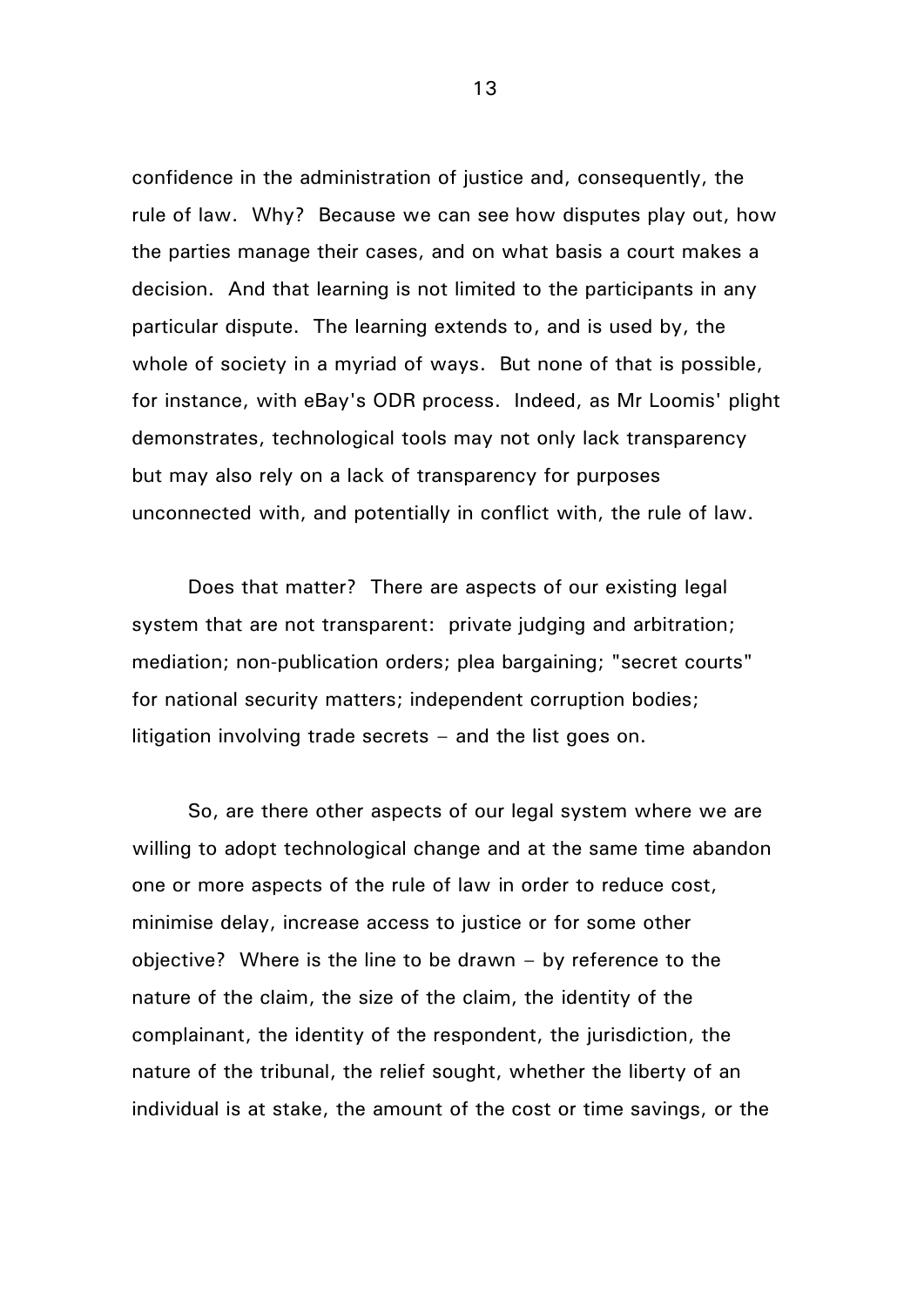extent to which access to justice is improved, or which aspect or aspects of the rule of law are subject to change or challenge?

And there are practical questions that must be asked and answered about the development and funding of ODR platforms. A well-publicised ODR enterprise in the Netherlands dealing with divorce and separation was recently shut down. But Professor Roger Smith, who runs a blog called "Law, Technology and Access to Justice", has urged that the demise of that platform should not dissuade us from considering ODR options in the future**<sup>35</sup>**. Rather, he urges that we reflect on both the success and failures of the Netherlands model in considering how to proceed. And he suggests that it will be fruitful to do the same with the CRT in British Columbia as that model progresses.

It is only with those questions clearly at the forefront of our minds that we can and should engage critically with technology. And it is only with those questions answered that we can adopt and adapt technology appropriately.

Technology has the potential to bring enormous benefits to our legal system. But we need to embrace those benefits with the

**<sup>35</sup>** Smith, "Classical Lessons from the Rechtwijzer: A Conversation with Professor Barendrecht" (22 June 2017) <https://law-techa2j.org/odr/classical-lessons-from-the-rechtwijzer-a-conversationwith-professor-barendrecht/>.